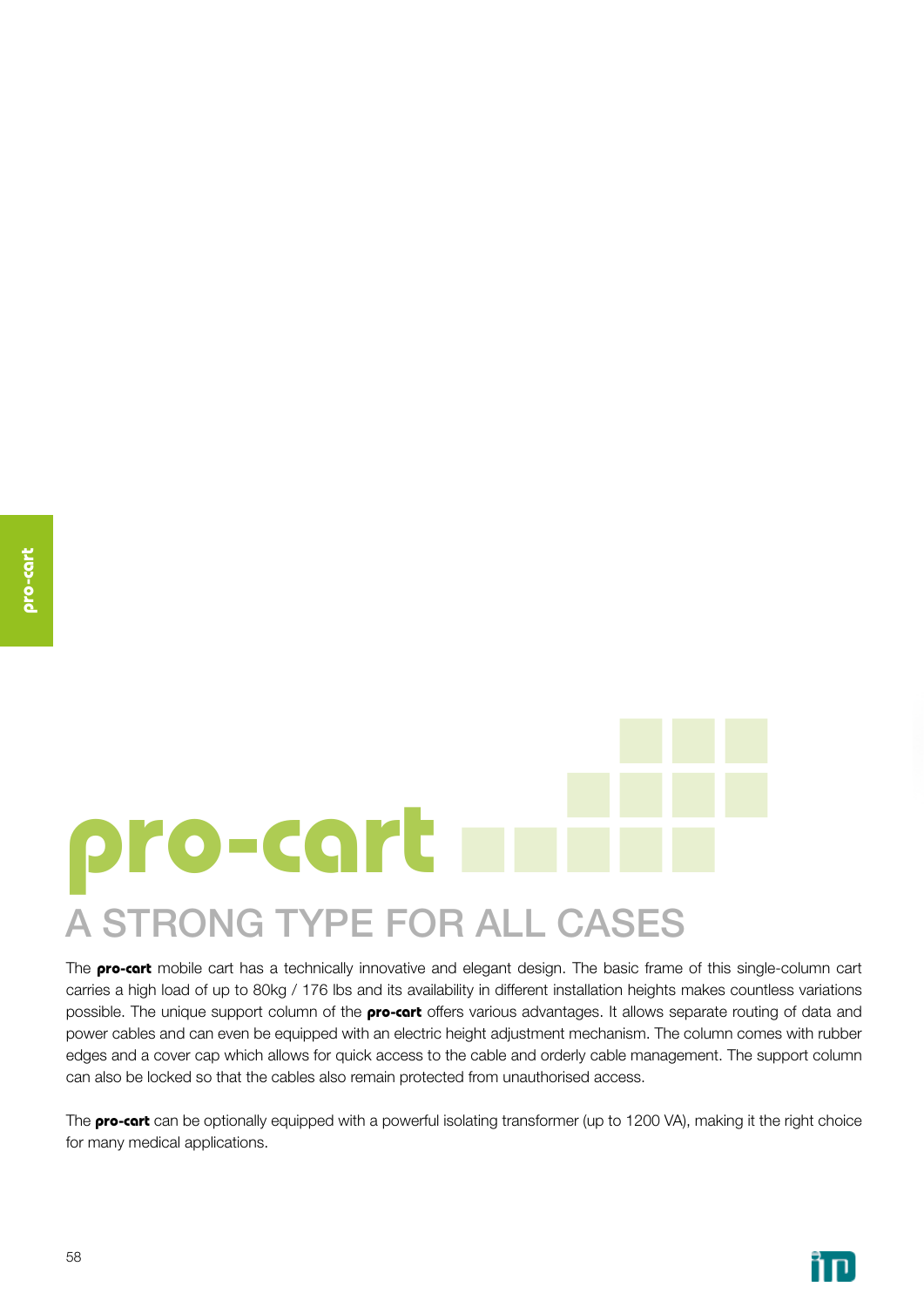

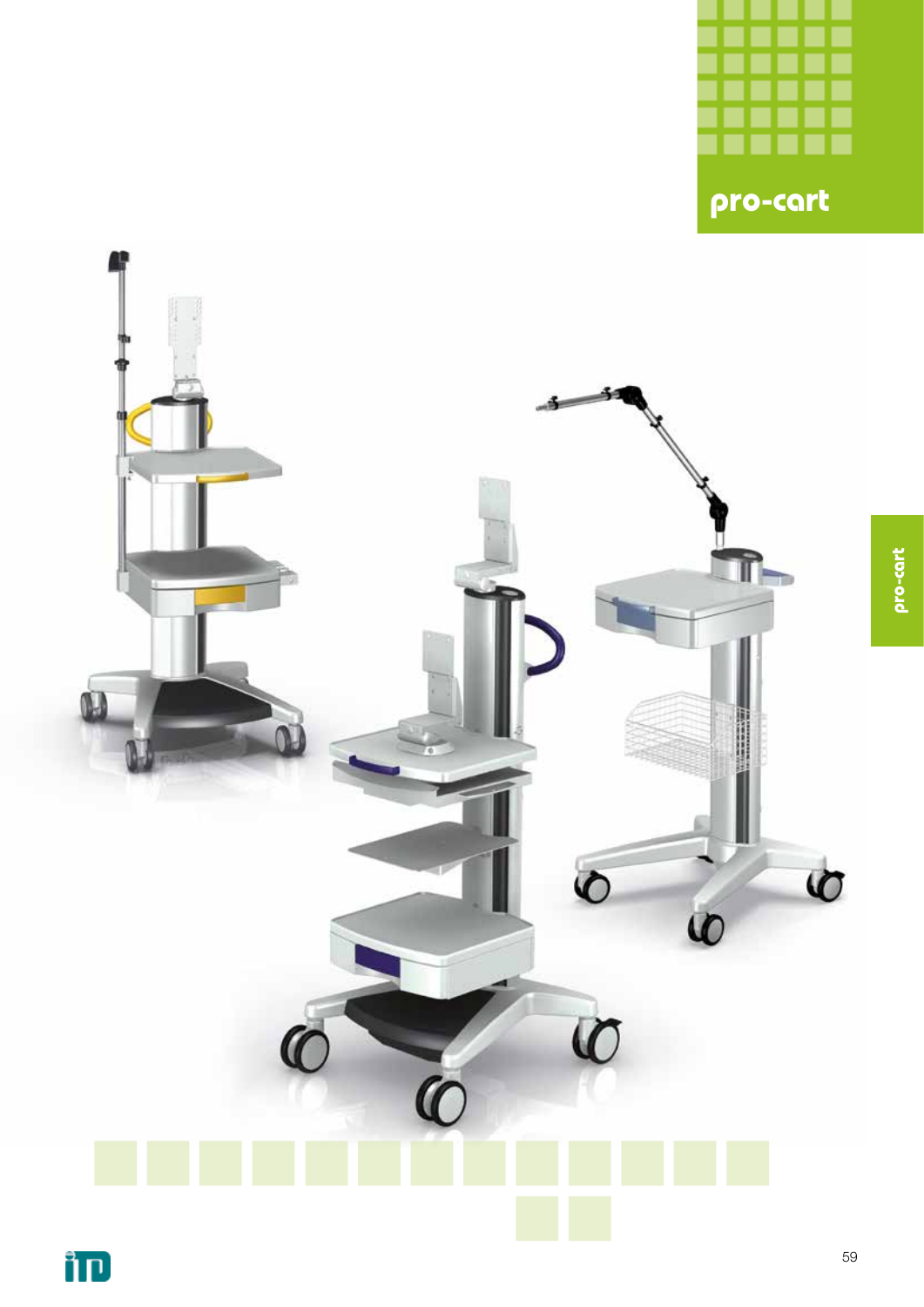# A STRONG TYPE FOR ALL CASES



**pro-cart** is the professional choice in numerous areas of medical and laboratory technology, e.g. in anaesthesia, endoscopy, physiotherapy, ultrasound diagnostics. **pro-cart** demonstrates its true worth when it comes to heavy loads. This is guaranteed by the design of the base, which provides stability and safety despite low space requirement, and the high load rating. Its unique support column provides space for accessories as well as secure and invisible storage space for all electric components. Use of the entire adjustment depth means that even large items of equipment are accommodated with ease.

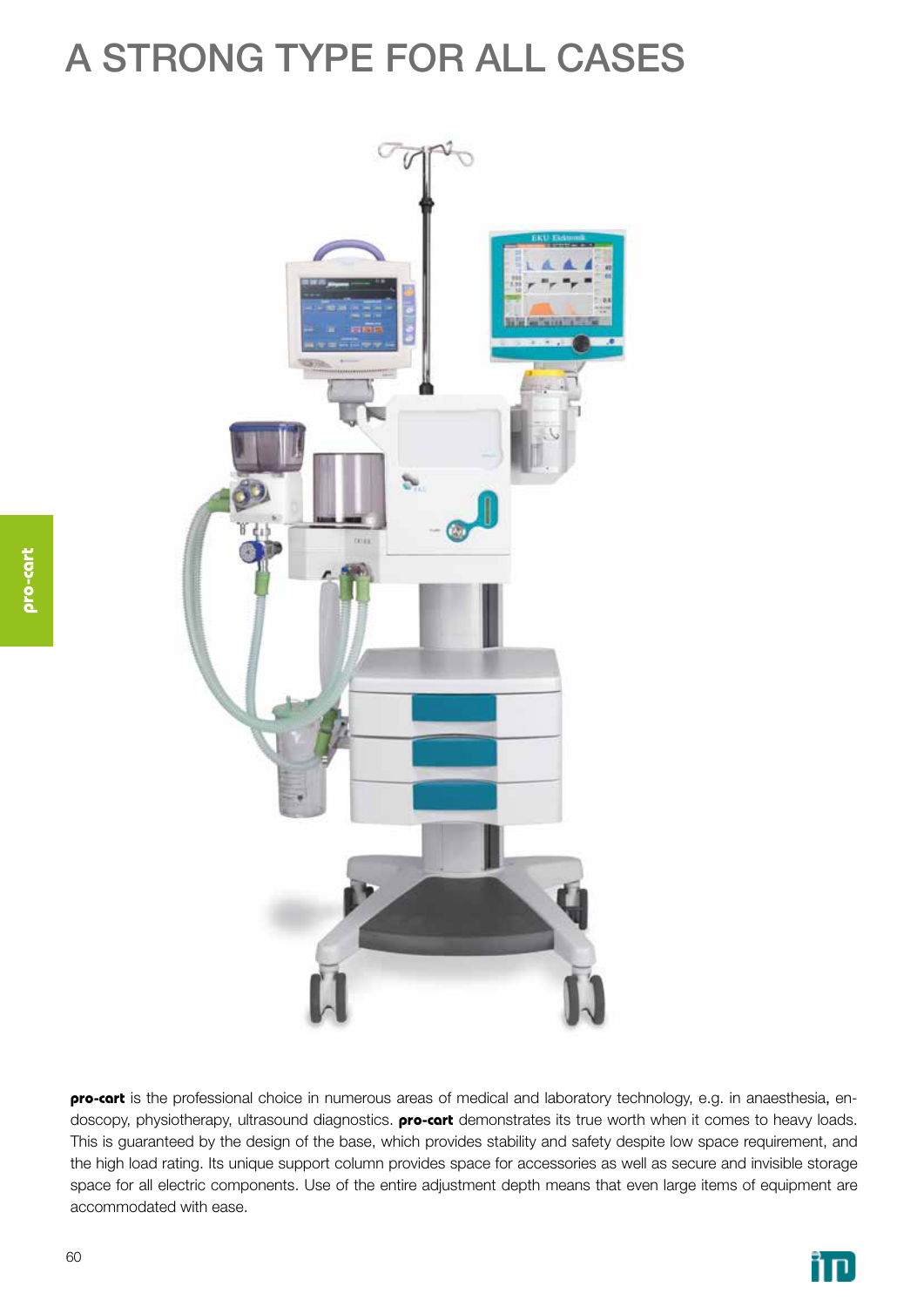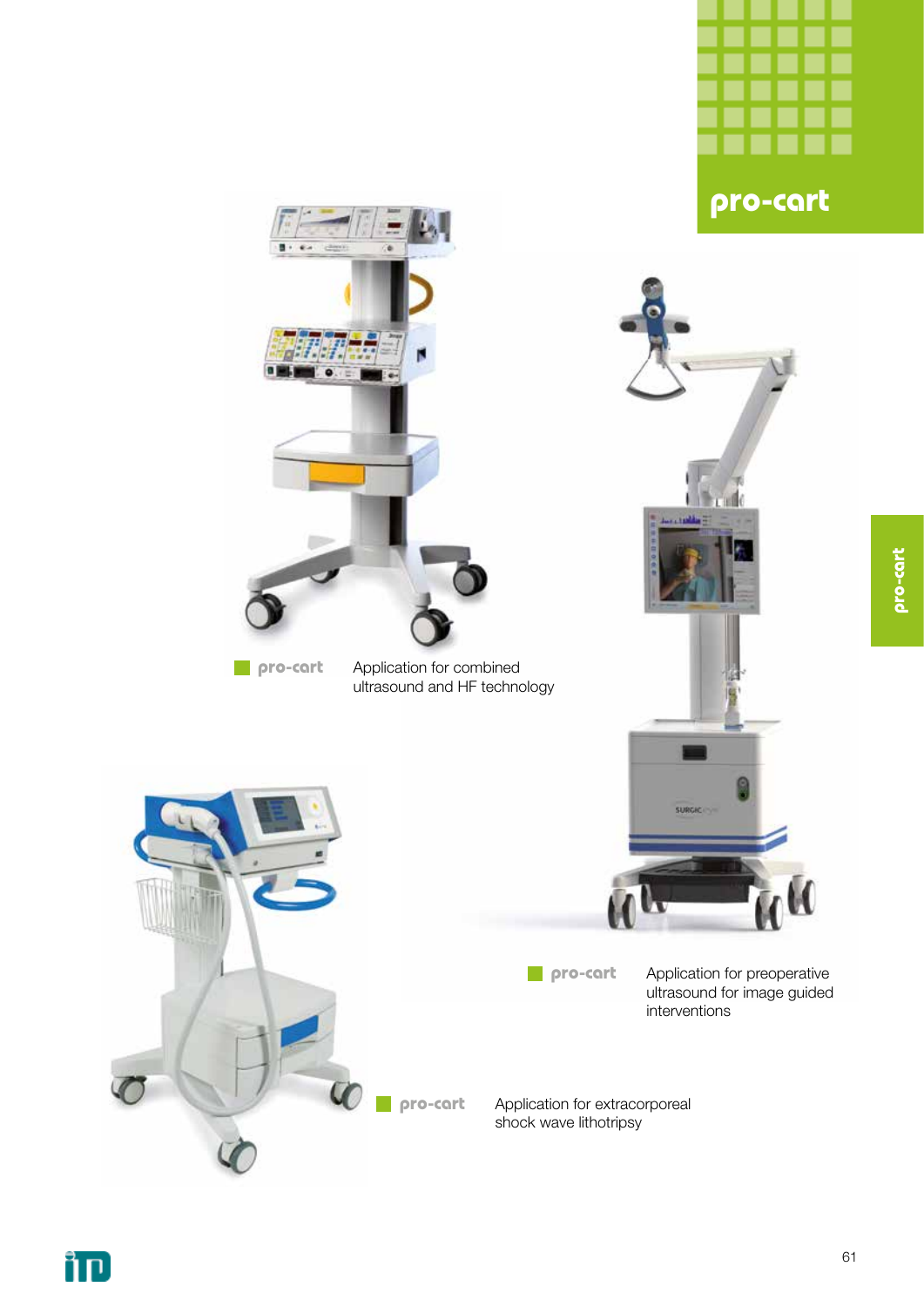### **pro-cart** – THE HIGHLIGHTS AT A GLANCE

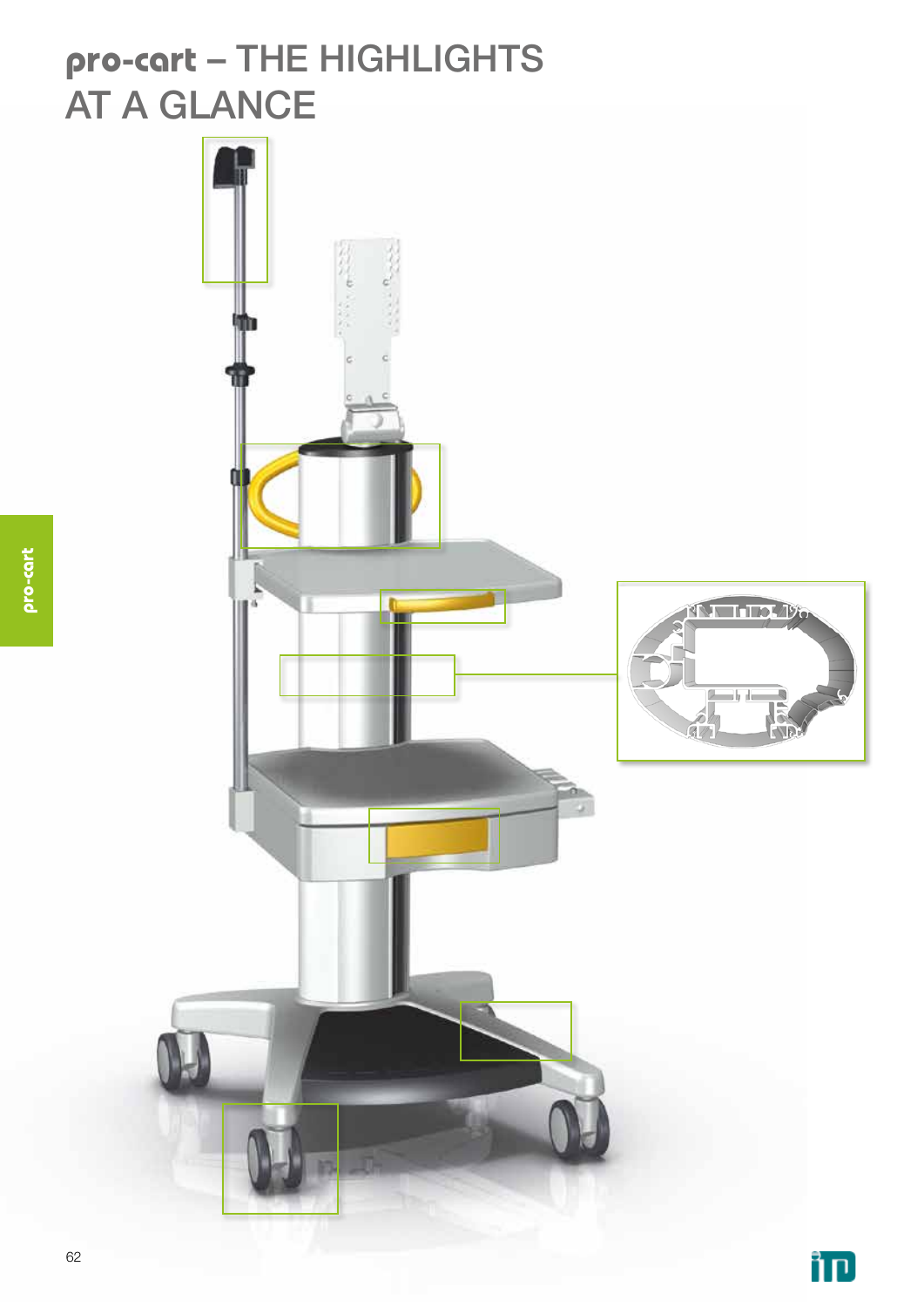

#### Spacious design options

**The vertical extrusion provides not only space for the attachment of** components and accessories in a grid of 32/64 mm on the front and rear, but also for suction cup mounts, infusion stands and monitor mounts.

#### Functional ergonomics

- Optionally available mechanical and electrical height adjustments allow for easy positioning of controls and ensure that the user can adopt a natural posture in everyday work.
- **The rear sliding handle can be folded down, allowing more legroom when the need to move** a heavily loaded trolley arises. When folded up, the handle needs only a little space.
- The handle for opening the drawer also serves as a lock.

#### Comfortable electrification options

- **Behind the inner vertical extrusion is a closable flap with enough space for socket strips with** up to 6 slots for POAG connectors as well as for power supplies.
- **Excess lengths of cables can be stowed away perfectly. Because of the two sealing lips, the** cables can be run in or out at any height.
- Data lines can be fed through separate cable ducts at the front of the extrusion.

#### Efficient Elegance

**The shapely single-column- design plus extra components provides the <b>pro-cart** with lightness and openness.

#### Hygiene

- **Cover strips and rubber strips leave no grooves open and allow for easy cleaning.**
- **The optional on/off switch is hygienically covered and housed in the support column and** protected by the cap.
- **-** The hygiene of all ITD products is validated with the certificate of the German Society for Hospital Hygiene (DGKH).

#### Robust materials

- **The die-cast aluminium base can also accommodate a high-performance isolation** transformer (up to 1200 VA) next to the supporting column.
- The shelves allow for a weight of up to 20 kg / 44 lbs each and have a width of 450 mm and an installation height of only 32 mm.

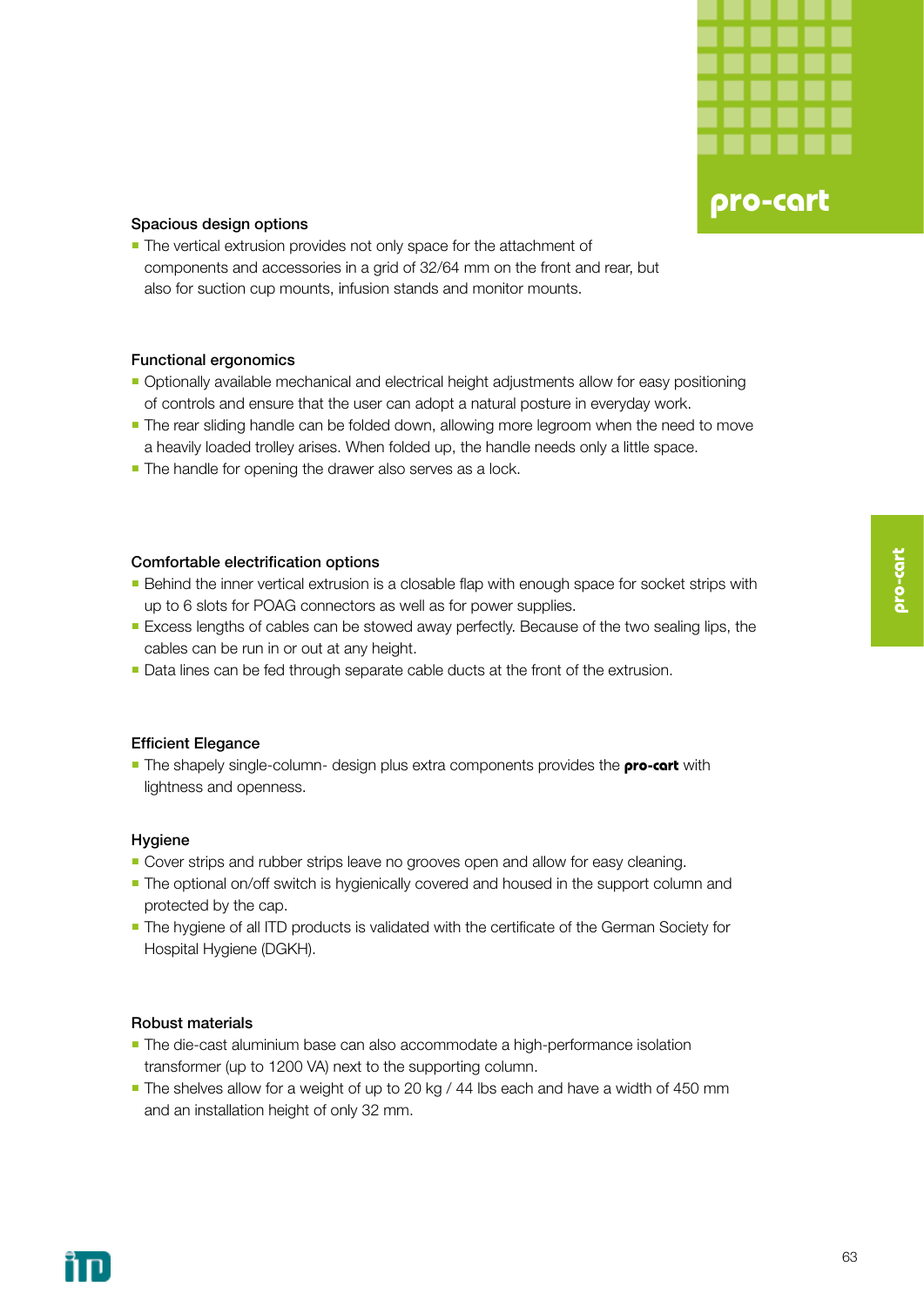# MODULARITY FOR NUMEROUS CONFIGURATION OPTIONS

The modular structure is the defining feature of the **pro-cart** mobile single-column equipment carts and the entire ITD product range, which allows all support systems to be configured, customised, upgraded or easily modified for special functions and application areas using the extensive standard range. This capability allows users to react fast and consistently to any changes or new customer requirements. The T-slots on the support column ensure easy assembly of the components. The display presented alongside shows a small selection of accessories for the **pro-cart** equipment carts.



The **block of drawers** is provided with a mechanical one-hand lock and this prevents unauthorised access.



The keyboard drawer has a low installation height and two adjustable bars prevent the keyboard from sliding about.



ìп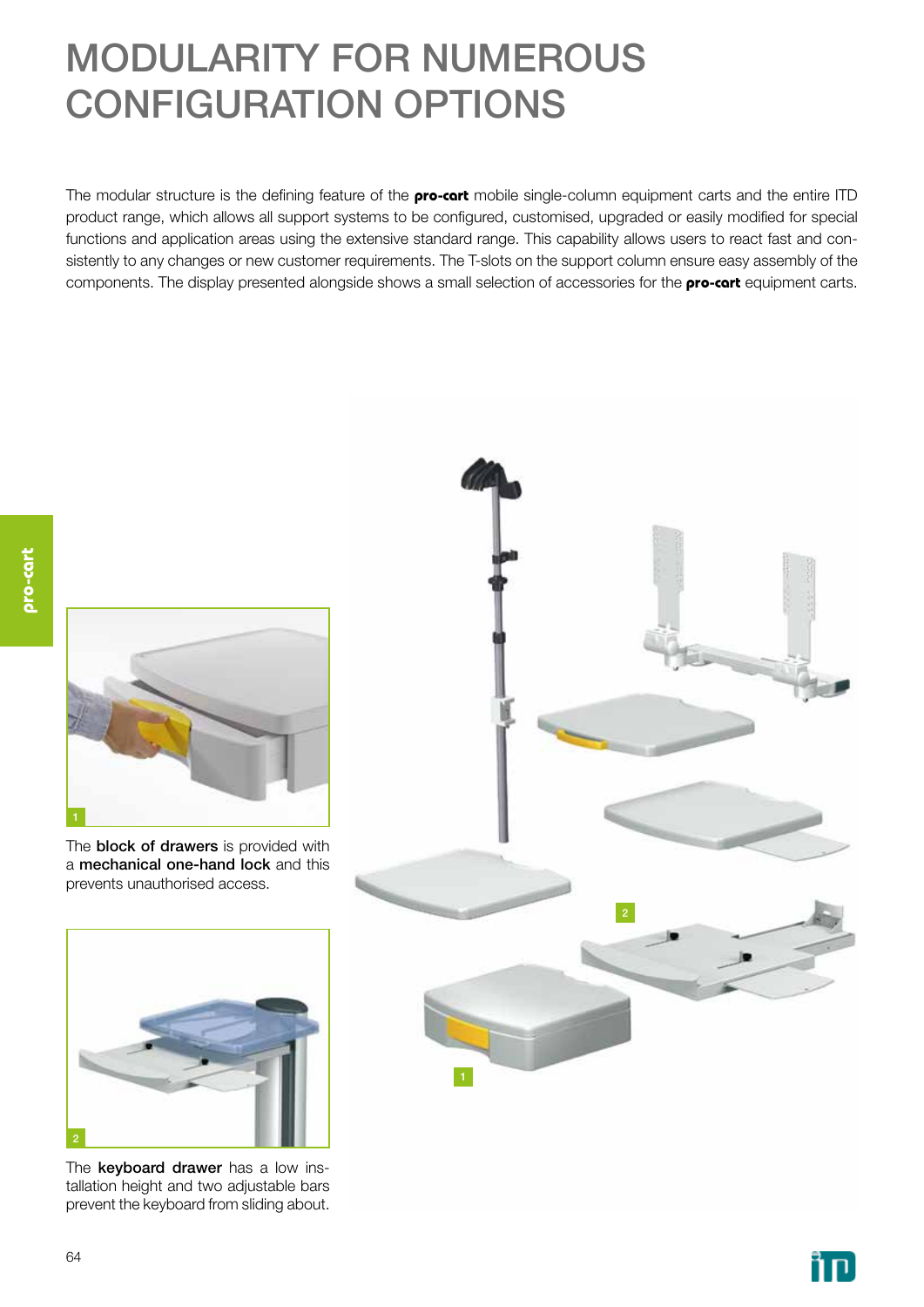





An IV pole with one-hand adjustment can easily be integrated in the support column without additional adapters.



The swivel and tilt monitor holder is designed for monitors with VESA 75 / 100 adaptation or universal adapter, depending on the version.



The **isolating transformer** - for reduction of earth-leakage currents from equipment – can be integrated in the basic frame to save space.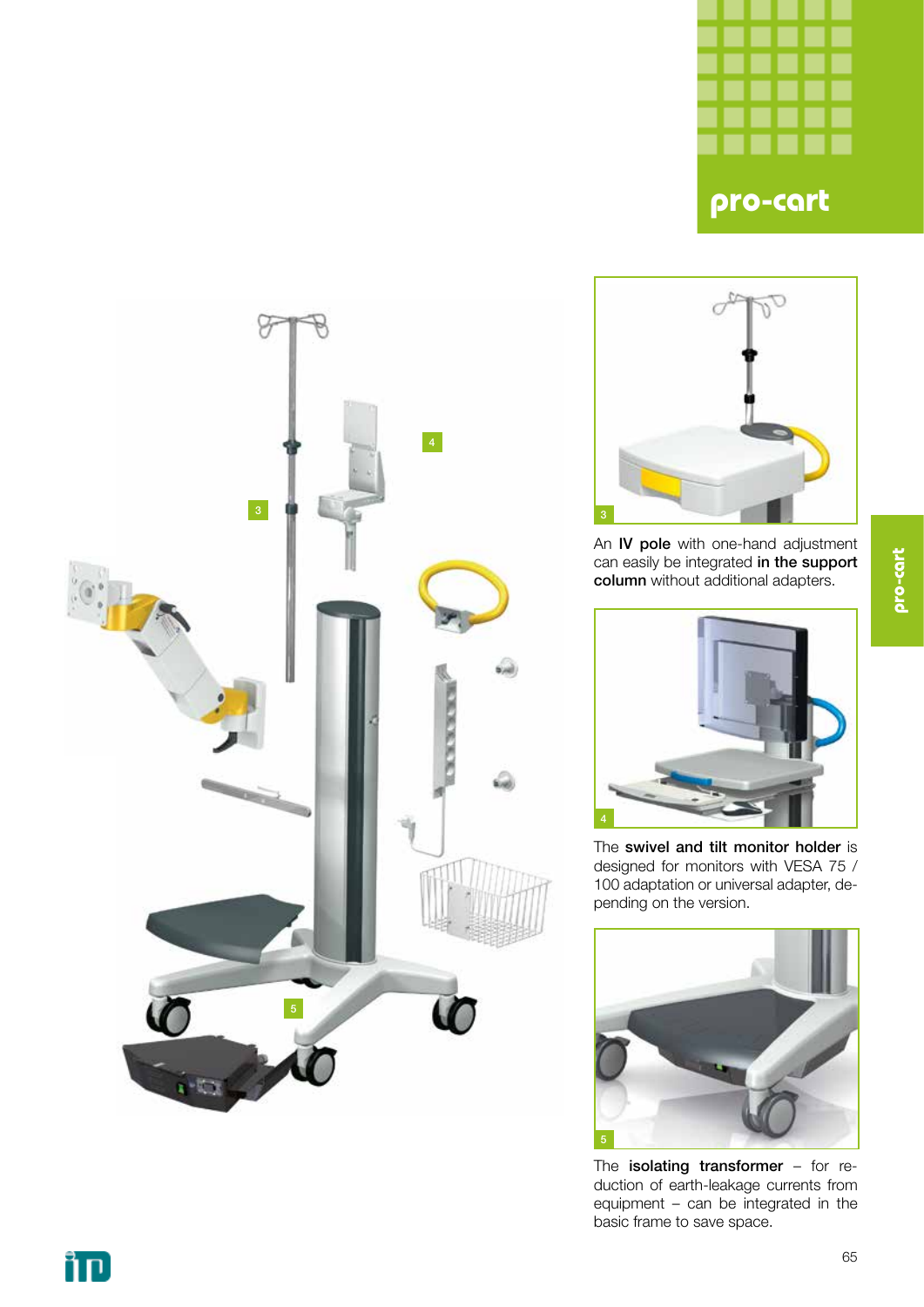# ORDER CONFIGURATIONS





#### **pro-cart** basic cart Item number: PT.5000.XXX<sup>1)</sup> Equipment cart, 21 U (Total height: 884 mm), fitted with: 1 basic frame with 4 lockable twin castors Ø 100 mm 1 shelf with handle, front 1 shelf Installation height: 21 U (672 mm) Load capacity: Finish: 80 kg / 176 lbs **pro-cart** basic cart Item number: PT.5001.XXX<sup>1)</sup> Equipment cart, 21 U (Total height: 884 mm), fitted with: 1 basic frame with 4 lockable twin castors Ø 100 mm 1 block of drawers with gel bottle holder, at the side 1 shelf 1 push handle, rear Installation height: 21 U (672 mm) Load capacity: Finish: 80 kg / 176 lbs

Decorative trims: handle see 1) Scope of delivery: assembled RAL 7035 light grey powder-coated Decorative trims: handle and push handle see 1) Scope of delivery: assembled RAL 7035 light grey powder-coated

ĨП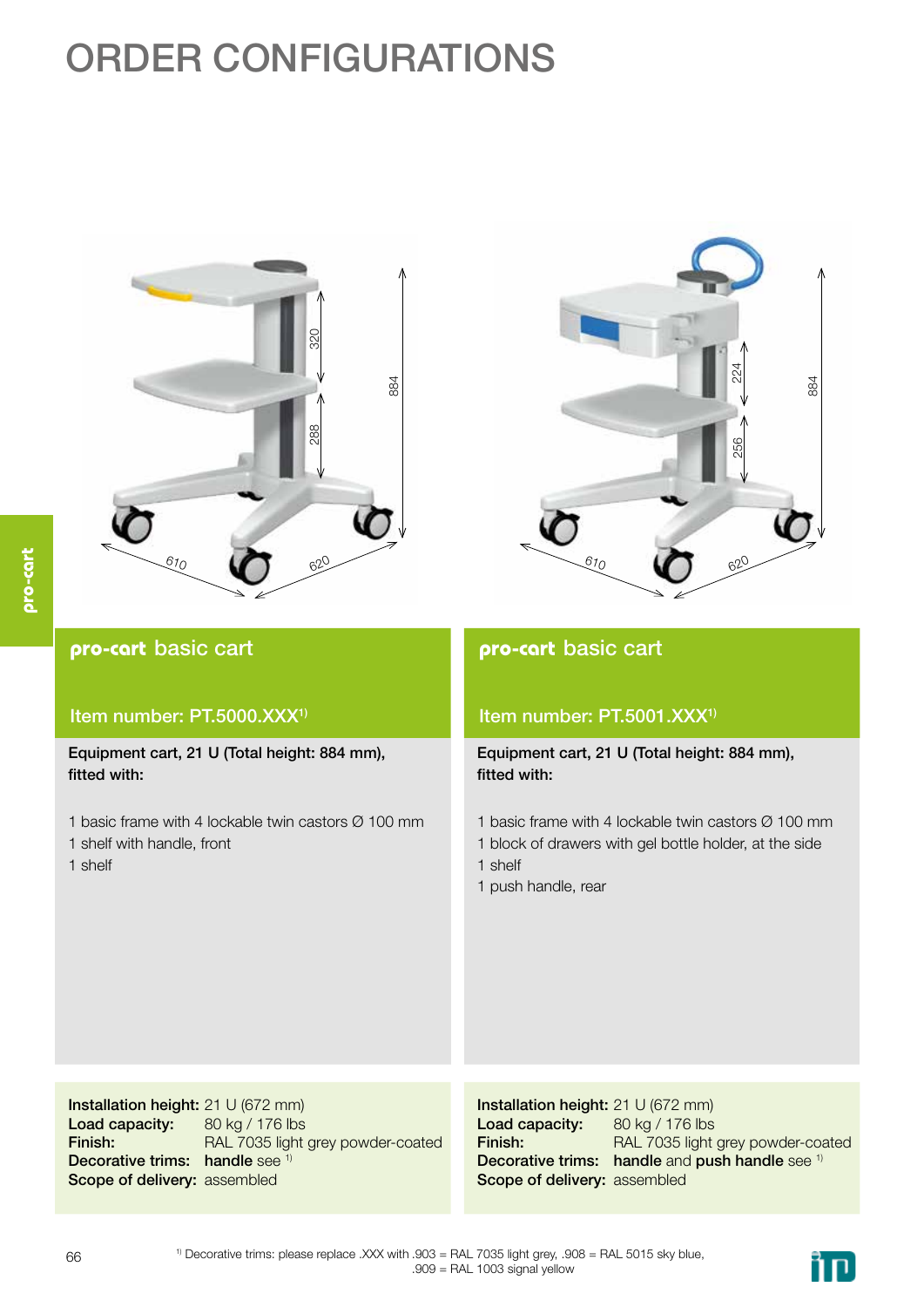

#### **pro-cart** video cart with isolating transformer

Item number: VT.4310.XXX<sup>1)</sup>

Equipment cart, 30 U (Total height: 1172 mm), fitted with:

- 1 basic frame with 4 lockable twin castors Ø 100 mm 3 shelves
- 1 keyboard drawer with mousepad (left / right)
- 1 swivel and tilt monitor holder, adjustable, with VESA 75 / 100 adaptation up to 14 kg / 30.8 lbs
- 1 endoscope holder with clamp
- 1 drip glass
- 1 isolating transformer with 1200 VA and 6 equipoten tial bonding connectors (IEC320)
- 1 on /off switch on the isolating transformer
- 2 cable winders, rear
- 1 push handle, rear



#### **pro-cart** PC-cart with isolating transformer

#### Item number: VT.4312.XXX<sup>1)</sup>

Equipment cart, 30 U (Total height: 1172 mm), fitted with:

- 1 basic frame with 4 lockable twin castors Ø 100 mm
- 1 shelf with handle, front
- 1 keyboard drawer with mousepad (left / right)
- 1 block of drawers
- 1 twin monitor holder, universal, with VESA 75 / 100 adaptation up to 14 kg / 30.8 lbs 1 isolating transformer with 660 VA and 6 equipoten-
- tial bonding connectors (IEC320)
- 1 on / off switch on the isolating transformer
- 2 cable winders, rear
- 1 push handle, rear

Installation height: 30 U (960 mm) Load capacity: Finish: Decorative trims: push handle see 1) Scope of delivery: assembled 80 kg / 176 lbs RAL 7035 light grey powder-coated

Installation height: 30 U (960 mm) Load capacity: Finish: Decorative trims: handle and push handle see 1) Scope of delivery: assembled 80 kg / 176 lbs RAL 7035 light grey powder-coated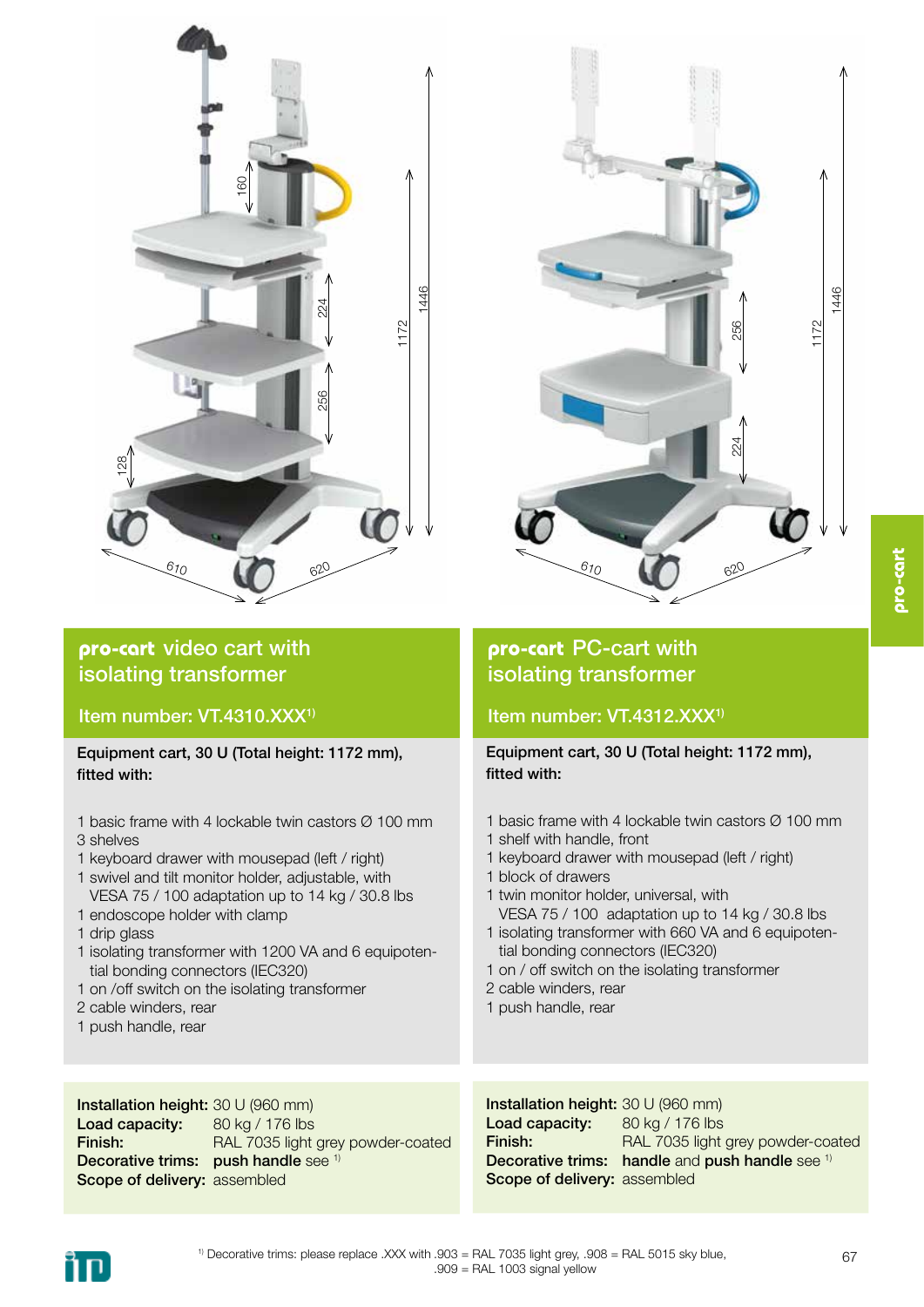# BASIC FRAME **pro-cart**

#### Basic frame **pro-cart**

As a result of its aluminium construction, the basic frame **pro-cart** provides a high load capacity with low weight. The shape of the base guarantees high torsional rigidity and stability as well as the space-saving integration of an isolating transformer. The large-volume support column enables secure storage of all electrical components. In addition, it provides an effective and orderly cable management without loss of major assembly stations. Four lockable twin castors ensure high comfort while in motion and secure operational fixture.

| Load capacity:     | 80 kg / 176 lbs                   |
|--------------------|-----------------------------------|
| Material:          | aluminium                         |
| Finish:            | RAL 7035 light grey powder-coated |
| Scope of delivery: | 1 basic frame, assembled          |



| Installation height H                  | <b>Total height TH</b> | Castors Ø        | Item number |
|----------------------------------------|------------------------|------------------|-------------|
| 21 U (672 mm)                          | 884 mm                 | $100 \text{ mm}$ | PT.4000.991 |
| 30 U (960 mm)                          | $1172$ mm              | $100 \text{ mm}$ | PT.4001.991 |
| 35 U (1120 mm)                         | 1332 mm                | $100 \text{ mm}$ | PT.4002.991 |
|                                        |                        |                  |             |
| Counterweight set including basic trim |                        |                  | PT.2045.991 |

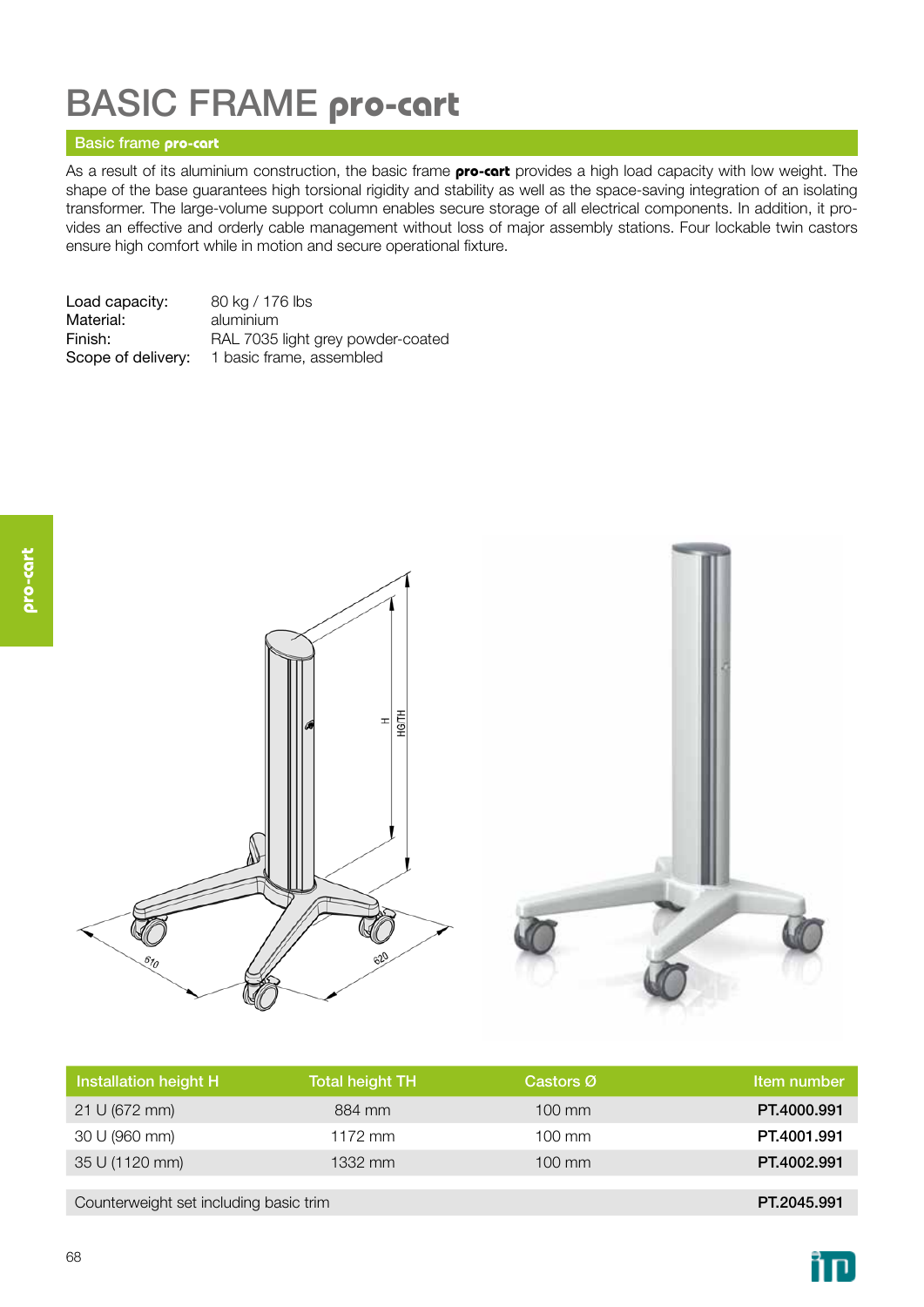# BASIC FRAME WITH MECHANICAL HEIGHT ADJUSTMENT FOR **pro-cart**

#### Basic frame with mechanical height adjustment **pro-cart**

By means of a height adjustment mechanism, your workplace can be operated either sitting or standing. The height adjustment is mounted at a height of 35 U at the front of the vertical extrusion of the basic frame **pro-cart**. When lifting loads, the mechanical height adjustment is helped by a gas spring. Components and accessories can be mounted at a height of 12 U in a grid of 32/64 mm on the height adjustment slide. The adjustment range is 300 mm and can be loaded with a weight of 3 to 10 kg / 6.6-22 lbs or from 10 up to 16 kg / 22 -35.2 lbs. Four lockable twin castors (Ø 100 mm) ensure high comfort while in motion and secure operational fixture.

| Total height:  | 1332 mm when with castors $\varnothing$ 100 mm |
|----------------|------------------------------------------------|
| Load capacity: | 80 kg / 176 lbs                                |
| Material:      | aluminium                                      |
| Finish:        | RAL 7035 light grey powder-coated              |
|                | Scope of delivery: 1 basic frame, assembled    |



| <b>Designation</b>                            | Load capacity of height<br>adjustment | Item number |
|-----------------------------------------------|---------------------------------------|-------------|
| Basic frame with mechanical height adjustment | 3-10 kg / 6.6-22 lbs                  | PT.4021.991 |
| Basic frame with mechanical height adjustment | 10-16 kg / 22-35.2 lbs                | PT.4022.991 |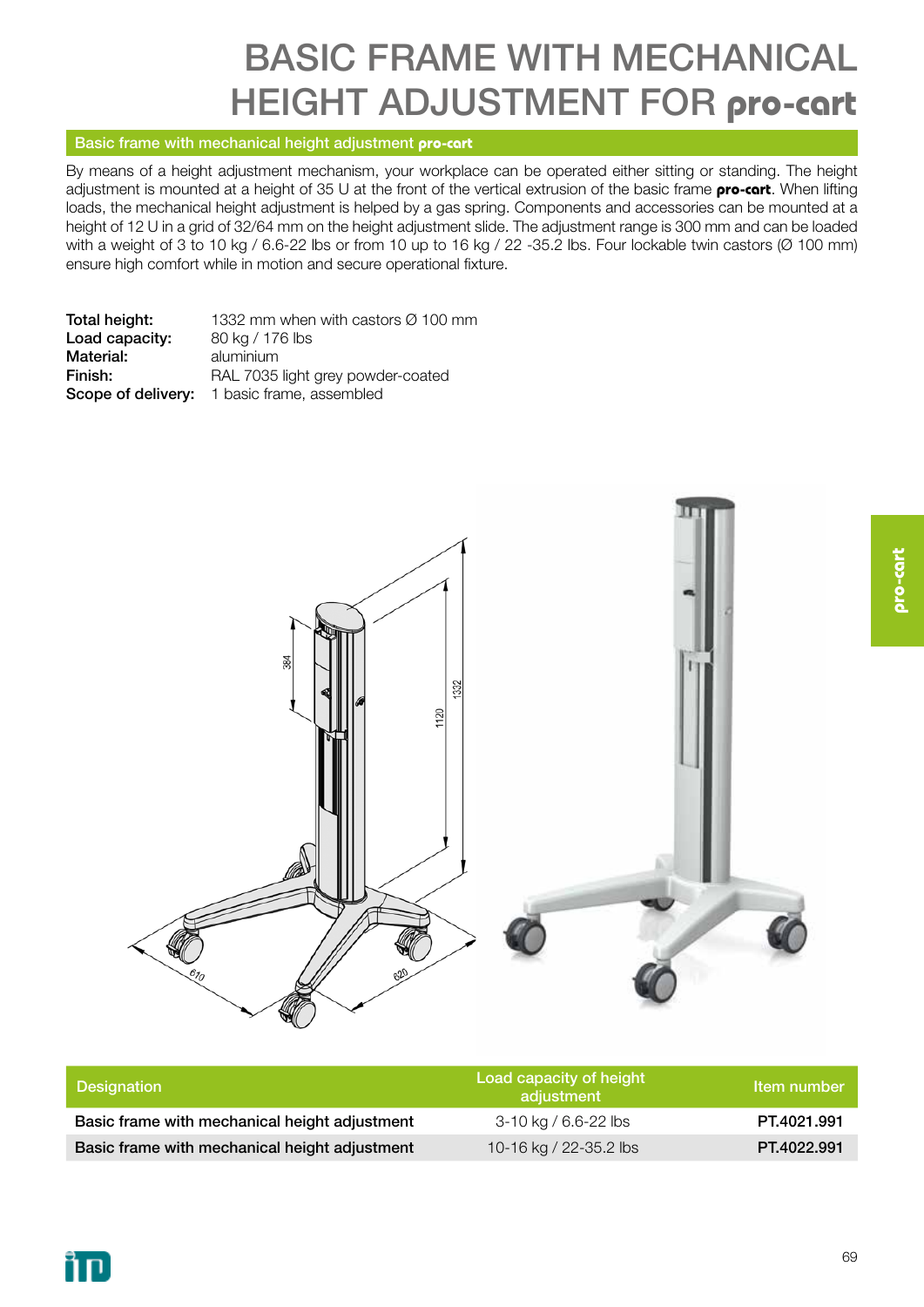# BASIC FRAME WITH ELECTRIC HEIGHT ADJUSTMENT **pro-cart**

#### Basic frame with electric height adjustment **pro-cart**

By means of a height adjustment mechanism, your workplace can be operated either sitting or standing. The height adjustment is mounted at the front of the vertical extrusion of the basic frame **pro-cart** at a height of 35 U. In the electric height adjustment, a linear drive helps raise and lower the load. This is operated via cable-connected remote control. Components and accessories can be mounted at a height of 12 U in a grid of 32/64 mm on the height adjustment slide. The adjustment range is 384 mm and can be loaded with a weight of up to 20 kg / 44 lbs. The linear actuator of the height adjustment can be operated at 110V or 230V. Four lockable twin castors (Ø 100 mm) ensure high comfort while in motion and secure operational fixture.

Total height:  $1332$  mm when with castors  $\varnothing$  100 mm Load capacity: 80kg / 176 lbs Material: aluminium Finish: RAL 7035 light grey powder-coated Scope of delivery: 1 basic frame, 1 basic trim, assembled



| Designation                                 | Load capacity of<br>height adjustment | <b>Input</b><br>voltage ' | Item number |
|---------------------------------------------|---------------------------------------|---------------------------|-------------|
| Basic frame with electric height adjustment | 0-20 kg / 0-44 lbs                    | 110 V and 50 / 60 Hz      | PT.4023.991 |
| Basic frame with electric height adjustment | 0-20 kg / 0-44 lbs                    | 230 V and 50 / 60 Hz      | PT.4024.991 |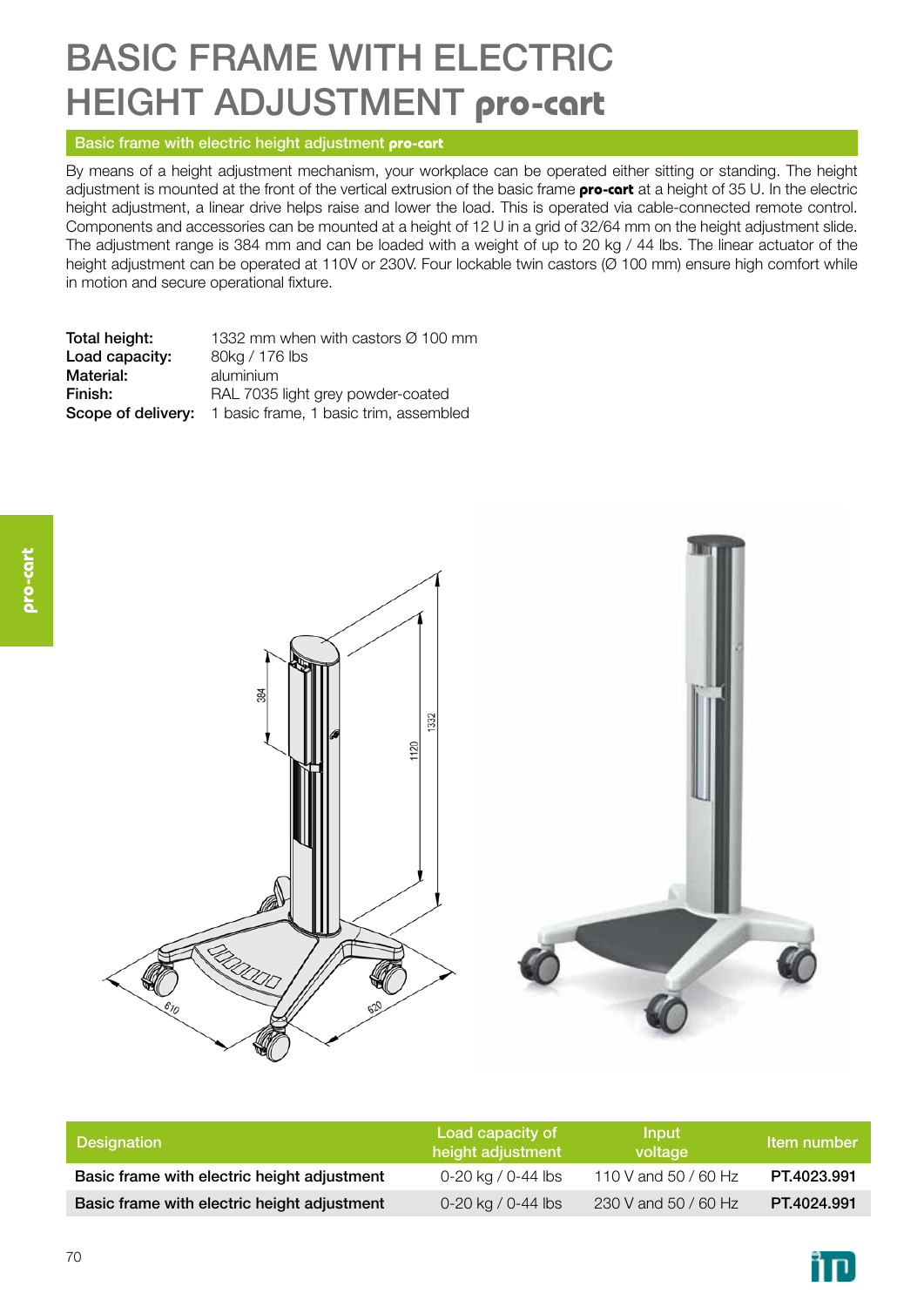#### Castor convertion kit for basic frame **pro-cart**

For further requirements – as conversion kit instead of the specified standard design – the following castors are offered:

Scope of delivery: 1 castor conversion kit, 4 castors, each with wheel lock. Factory assembly only

| <b>Castor convertion kit</b>     | Instead of standard              | Item number |
|----------------------------------|----------------------------------|-------------|
| $\varnothing$ 100 mm, conductive | $\varnothing$ 100 mm             | ZV.9428.999 |
| $\varnothing$ 125 mm, conductive | $\varnothing$ 100 mm             | ZV.9923.999 |
| $\varnothing$ 125 mm, conductive | $\varnothing$ 100 mm, conductive | ZV.9924.999 |
| Wall protector                   |                                  | ZV.9964.999 |

#### Basic trim for **pro-cart**

The stylish basic trim provides a design element and is positioned between the front stabilisers. Moreover, it serves as a cover and mounting device for an isolating transformer.

| Load capacity: | 5 kg / 11 lbs distributed load                                     |
|----------------|--------------------------------------------------------------------|
| Material:      | plastic ABS                                                        |
| Finish:        | RAL 7043 traffic grey                                              |
|                | <b>Scope of delivery:</b> 1 basic trim including mounting hardware |



Basic trim for **pro-cart** PT.2001.800

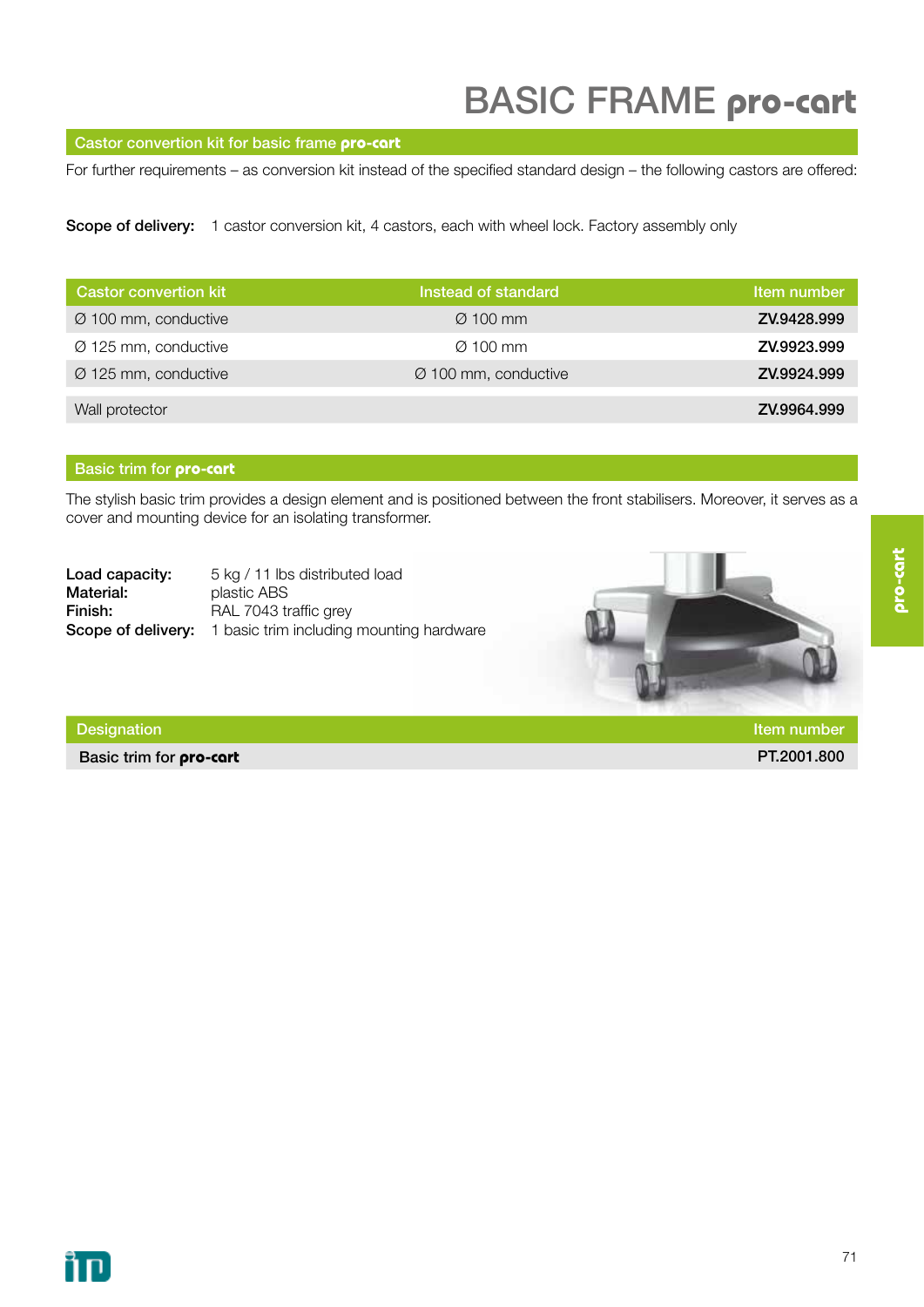# ISOLATING TRANSFORMER **pro-cart**

#### Isolating transformer for **pro-cart**

The isolating transformer is used to reduce the dangers for patients and professionals posed by leakage by providing insulation to the network. Single-fault protection and potential-free voltage supply is guaranteed by the use of the isolating transformer. This allows a constant power supply for electro-medical equipment and a safe patient environment. The isolation transformer is mounted between the two front stabilisers. The isolating transformer is optionally with insulation monitor available.

| Power:<br>Input / Output voltage:<br>Power input:<br>Design: | 660 VA or 1200 VA<br>115 V / 115 V, 50 Hz / 60 Hz or 230 V / 230 V, 50 Hz / 60 Hz - switchable<br>IEC 320 EURO input for use of country-specific power cables<br>toroidal transformer                                                            |
|--------------------------------------------------------------|--------------------------------------------------------------------------------------------------------------------------------------------------------------------------------------------------------------------------------------------------|
| Conditionally short circuit proof:                           | in conformity with IEC 742 and IEC 601-1                                                                                                                                                                                                         |
| Inrush current limitation:                                   | electronically regulated on nominal current                                                                                                                                                                                                      |
| Safety class:                                                |                                                                                                                                                                                                                                                  |
| Insulation voltage:                                          | PRI - earth: 1500 V, SEC - earth: 1500 V, PRI - SEC: 4000 V                                                                                                                                                                                      |
| Fuse protection:                                             | primary 2-phase with micro fuse                                                                                                                                                                                                                  |
| Test:                                                        | CE labelling (for 660 VA, 1200 VA), NRTL-approval (for 1200 VA)                                                                                                                                                                                  |
| Protection class:                                            | IP20                                                                                                                                                                                                                                             |
| Material of enclosure:                                       | steel                                                                                                                                                                                                                                            |
| Finish:                                                      | RAL 7043 traffic grey powder-coated                                                                                                                                                                                                              |
| Installation:                                                | between two front stabilisers                                                                                                                                                                                                                    |
| Scope of delivery:                                           | 1 isolating transformer 660 VA or 1200 VA; basic trim; on / off switch; power cable<br>earthed Schuko 5m; 6 equipotential bonding connectors (IEC320); plug removal<br>barrier, pre-assembled. In case of integration of central on/off switch - |

factory assembly only





| <b>I</b> Isolating transformer for <b>pro-cart</b> | <b>Power</b> | Item number |
|----------------------------------------------------|--------------|-------------|
| <b>Isolating transformer</b>                       | 660 VA       | ZV.9356.999 |
| <b>Isolating transformer</b>                       | 1200 VA      | ZV.9357.999 |

On / Off switch in the cover cap of support column Item Item number Item number

PT.0290.999

#### Insulation monitor ELG (Earth Leakage Guard) for **pro-cart**

The isolation transformer for the **pro-cart** can be enhanced with the ELG insulation monitor, that is connected by simple plug and play technology and here a connector for the IEC power socket outlet is required. It gives out a visual and acoustic signal and the light-emitting diode and sound indicate that there is a critical fall in the isolation resistance of the whole system. This system does not replace the recommended regular tests and maintenance of those devices that are connected.

| Supply voltage:           | 230   |
|---------------------------|-------|
| Operate value:            | 53 k  |
| Test resistance:          | 33 k  |
| AC internal resistance:   | 220   |
| DC internal resistance:   | 320   |
| Max. measuring voltage:   | 12 V  |
| Max. measuring current:   | < 0.5 |
| Max. external DC voltage: | 250   |
| Installation:             | in th |
| Scope of delivery:        | 1 ins |
|                           |       |

230 V / AC ±15 % 53 kOhm 33 kOhm 220 kOhm 320 kOhm  $< 0.5$  mA 250 V DC in the front T-slots of support column

and mounting hardware

1 insulation monitor including cover strip



Designation **Item number Item number Item number Item number Item number Item number** 

Insulation monitor ELG for **pro-cart PT.2008.991 PT.2008.991**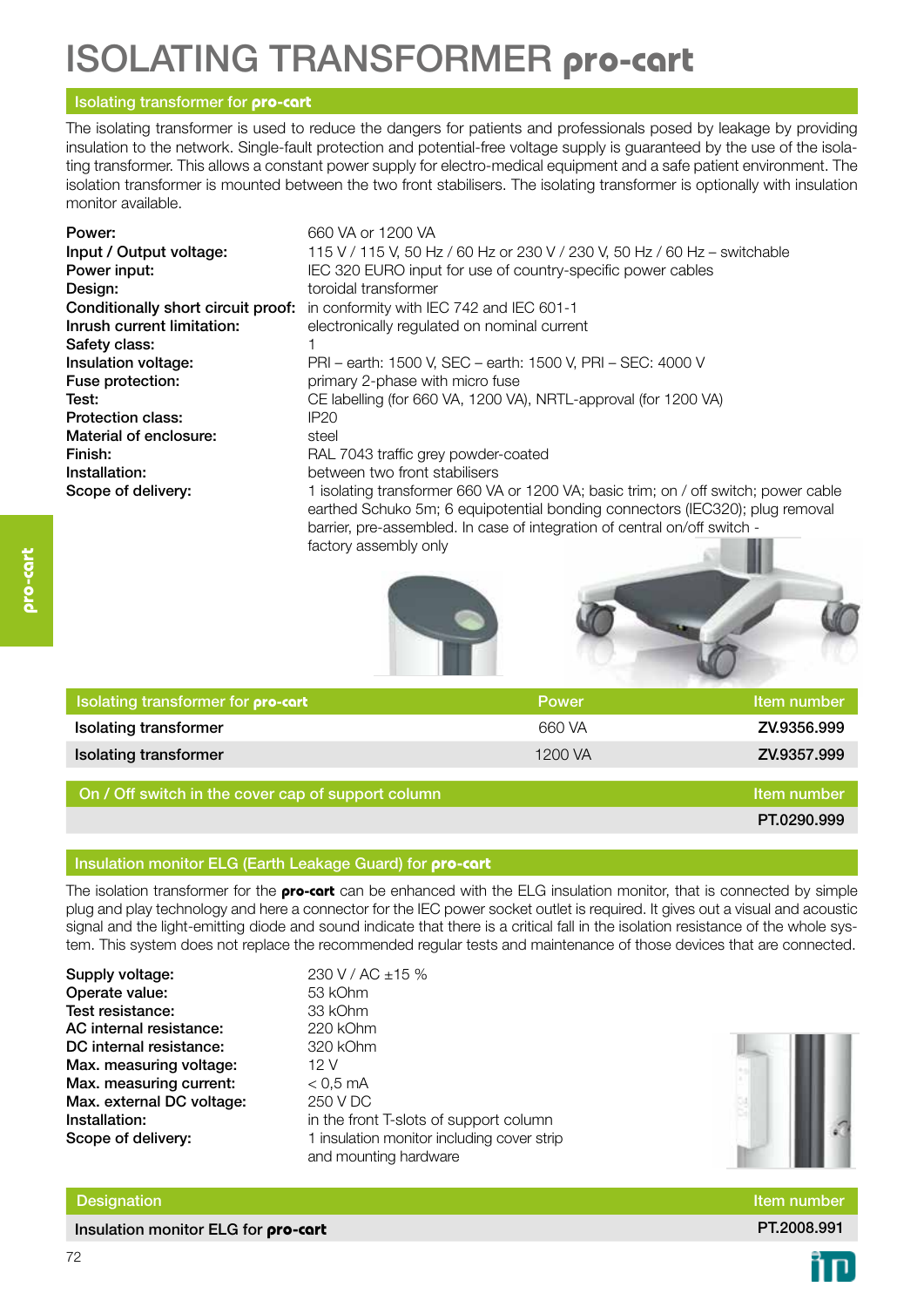# SOCKET STRIPS **pro-cart**

#### EURO socket strips with earthing contact for **pro-cart**

**Ratings:** 10 A / 250 VAC

**Installation:** in the support column Scope of delivery: 1 EURO socket strip including mounting hardware



| <b>Designation</b>                                                        | <b>Connection cable</b> | Standard       | Item number |
|---------------------------------------------------------------------------|-------------------------|----------------|-------------|
| 6-way, with external earthing contact                                     | without                 | <b>IFC 320</b> | ZV.9433.999 |
| 6-way, with on/off switch in the support column,<br>factory assembly only | without                 | <b>IFC 320</b> | ZV.9432.999 |
| 8-way, with external earthing contact                                     | without                 | <b>IFC 320</b> | ZV.9375.999 |

The corresponding connection cable must be ordered separately and can be found in the Chapter Accessories.

#### Socket strip Schuko for **pro-cart**

**Ratings:** 16 A / 250 VAC **Installation:** in the support column Scope of delivery: 1 socket strip Schuko including mounting hardware

| <b>Designation</b>                                                               | Connection cable | Standard       | Item number |
|----------------------------------------------------------------------------------|------------------|----------------|-------------|
| 1 6-way, with external earthing contact                                          | 5 m              | DIN VDE 0620-1 | ZV.9435.999 |
| $\int$ 6-way, with on/off switch in the support column,<br>factory assembly only | without          | DIN VDE 0620-1 | ZV.9434.999 |

ADDON

The corresponding connection cable must be ordered separately and can be found in the Chapter Accessories.

#### Socket strip French Standard for **pro-cart**

**Ratings:** 16 A / 250 VAC Installation: in the support column Scope of delivery: 1 socket strip French standard including mounting hardware



2

3333

|                                                                                             | $\mathcal{D}^{(2)}$     |                 | $\overline{\mathbf{c}}$<br>$\mathcal{P}_{(1)}$ $\mathcal{P}_{(2)}$ |
|---------------------------------------------------------------------------------------------|-------------------------|-----------------|--------------------------------------------------------------------|
| <b>Designation</b>                                                                          | <b>Connection cable</b> | <b>Standard</b> | Item number                                                        |
| 6-way, with external earthing contact                                                       | 5 <sub>m</sub>          | CEE7, UTE       | ZV.9441.999                                                        |
| 6-way, with on/off switch in the support column,<br>factory assembly only<br>$\overline{2}$ | 5 <sub>m</sub>          | CEE7, UTE       | ZV.9440.999                                                        |

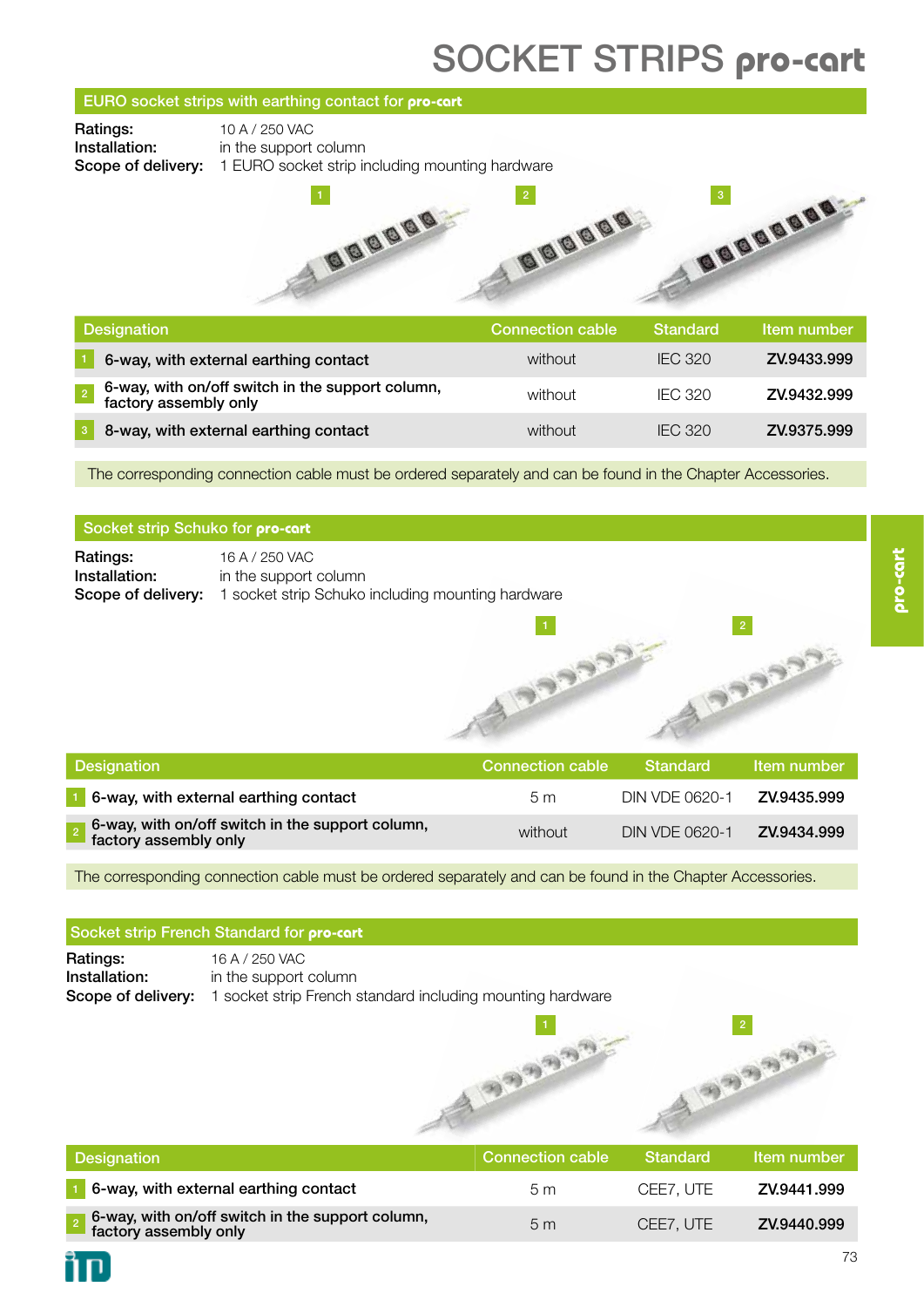# SHELVES **pro-cart**

#### Shelves for **pro-cart**

The shelves for the **pro-cart** are characterised by being spacious, with raised edges and rounded corners. The low installation height of 32 mm saves space and creates valuable space for other system components. Usable area of these shelves offers enough space for placing bigger devices. The shelves are available with various features such as handles or a mousepad. The integrated mousepad is extendable to the right and to the left. The handles are available in different colours.

| <b>Installation height:</b> $1 \cup (32 \text{ mm})$ |                                                    |
|------------------------------------------------------|----------------------------------------------------|
| Dimensions:                                          | 450 mm $\times$ 400 mm (W $\times$ D)              |
| Usable area:                                         | 426 mm x 338 mm (W x D)                            |
| Load capacity:                                       | 20 kg / 44 lbs distributed load                    |
| Material:                                            | aluminium                                          |
| Finish:                                              | RAL 7035 light grey powder-coated                  |
| Decorative trims:                                    | handle see $1$                                     |
| Installation:                                        | in the front T-slots of support column             |
| Scope of delivery:                                   | 1 shelf including mounting hardware, pre-assembled |



| Designation |                                | Item number       |
|-------------|--------------------------------|-------------------|
|             | <b>Shelf</b>                   | PT.4100.991       |
|             | Shelf with handle, front       | $PT.4101.XXX^{1}$ |
|             | Shelf with mousepad            | PT.4102.991       |
|             | Shelf with handle and mousepad | $PT.4103.XXX^{1}$ |

#### Universal shelf for **pro-cart**

The universal base can be ordered individually and adapted to the footprint of the device and is almost invisible.

| <b>Installation height:</b> $2 \text{ U (64 mm)}$ |                                                              |
|---------------------------------------------------|--------------------------------------------------------------|
| Dimensions:                                       | 450 mm x 400 mm (W x D)                                      |
| Usable area:                                      | 440 mm x 368 mm (W x D)                                      |
| Load capacity:                                    | 10 kg / 22 lbs distributed load                              |
| Material:                                         | steel / aluminium                                            |
| Finish:                                           | RAL 7035 light grey powder-coated                            |
| Installation:                                     | in the front T-slots of support colum                        |
| Scope of delivery:                                | 1 universal shelf including mounting hardware, pre-assembled |

#### Designation and the control of the control of the control of the control of the control of the control of the control of the control of the control of the control of the control of the control of the control of the control

Universal shelf PT.4111.991

Customised sizes are available on request

<sup>1)</sup> Decorative trims: please replace .XXX with .903 = RAL 7035 light grey, .908 = RAL 5015 sky blue,  $.909$  = RAL 1003 signal yellow

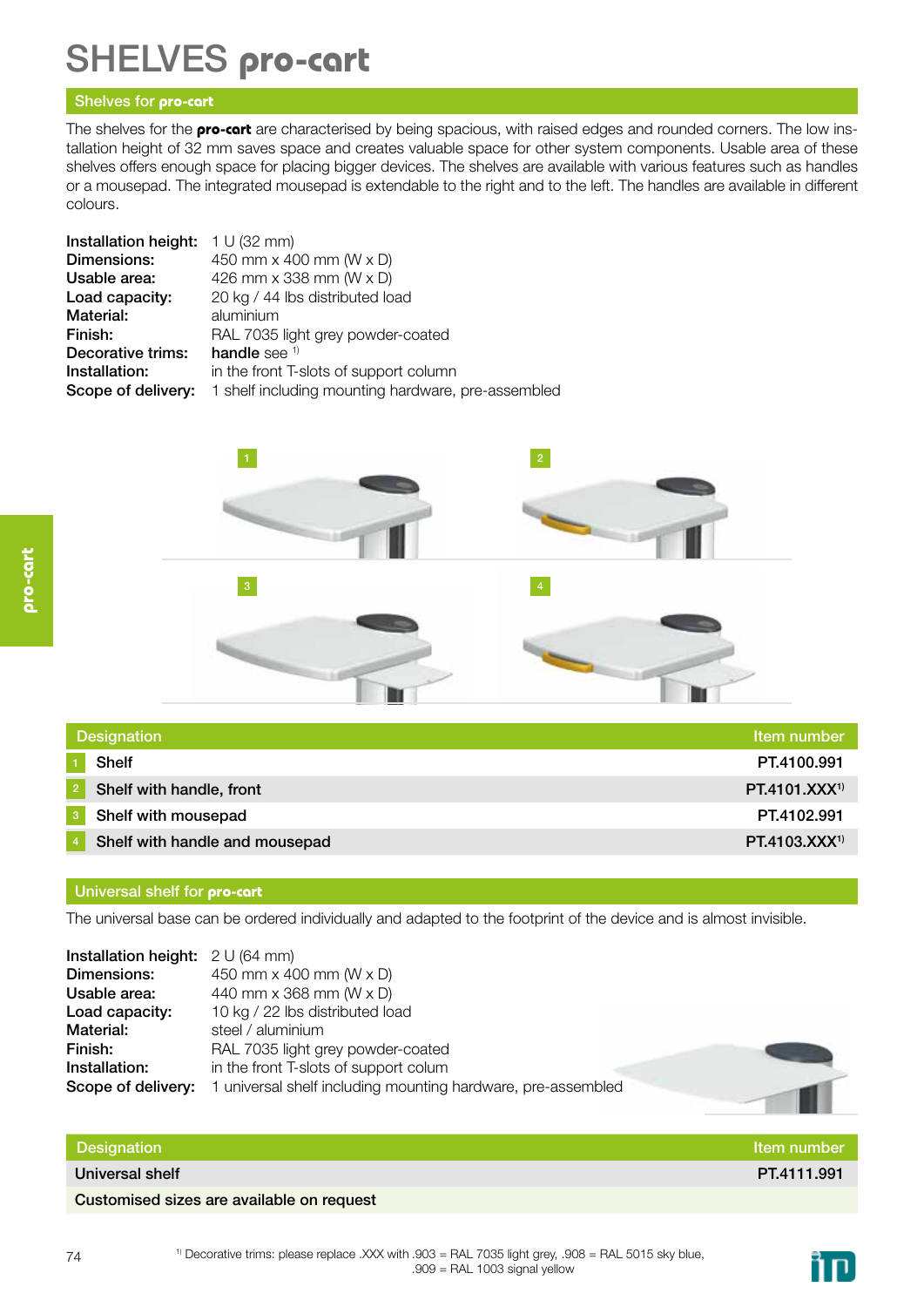# DRAWERS **pro-cart**

#### Block of drawers for **pro-cart**

The **pro-cart** drawers are designed as a complete unit. They are characterised by providing a large storage space and a smooth removable inner body. The fully extendable technology maximises the storage space of the drawer and makes cleaning easier. The drawer block is fitted with a mechanical single locking lever that ensures that the drawer cannot open abruptly when approaching a threshold. Drawer blocks are available in different designs with handles or a mousepad. The integrated mousepad is extendable to the right and to the left.

| Dimensions:        | 450 mm x 400 mm (W x D)                                                                  |
|--------------------|------------------------------------------------------------------------------------------|
| Usable area:       | 426 mm x 338 mm (W x D)                                                                  |
| Interior area:     | <b>block of drawers:</b> 340 mm $\times$ 240 mm $\times$ 80 mm (W $\times$ D $\times$ H) |
|                    | <b>block of drawers high:</b> 340 mm x 240 mm x 175 mm ( $W \times D \times H$ )         |
| Load capacity:     | shelf: 15 kg / 33 lbs distributed load, drawer: 3 kg / 6.6 lbs distributed load          |
| Material:          | aluminium / plastic                                                                      |
| Finish:            | RAL 7035 light grey powder-coated                                                        |
| Decorative trims:  | handles see $1$                                                                          |
| Installation:      | in the front T-slots of support column                                                   |
| Scope of delivery: | 1 block of drawers including mounting hardware, pre-assembled                            |
|                    |                                                                                          |



|                 | <b>Designation</b>                                | <b>Installation height</b> | Item number               |
|-----------------|---------------------------------------------------|----------------------------|---------------------------|
|                 | <b>Block of drawers</b>                           | 4 U (128 mm)               | PT.4104.XXX <sup>1)</sup> |
| $\sqrt{2}$      | Block of drawers with handle, front               | 4 U (128 mm)               | $PT.4105.XXX^{1}$         |
| $\mathbf{3}$    | Block of drawers with mousepad                    | 4 U (128 mm)               | PT.4106.XXX <sup>1)</sup> |
| $\overline{4}$  | Block of drawers with mousepad and handle, front  | 4 U (128 mm)               | PT.4107.XXX <sup>1)</sup> |
| $\sqrt{5}$      | Block of drawers, 1 unit, high                    | 7 U (224 mm)               | PT.4113.XXX <sup>1)</sup> |
| $6\phantom{.}6$ | Block of drawers, 1 unit, high with handle, front | 7 U (224 mm)               | $PT.4114.XXX^{1}$         |
|                 | Block of drawers, 2 units                         | 7 U (224 mm)               | $PT.4130.XXX^{1}$         |

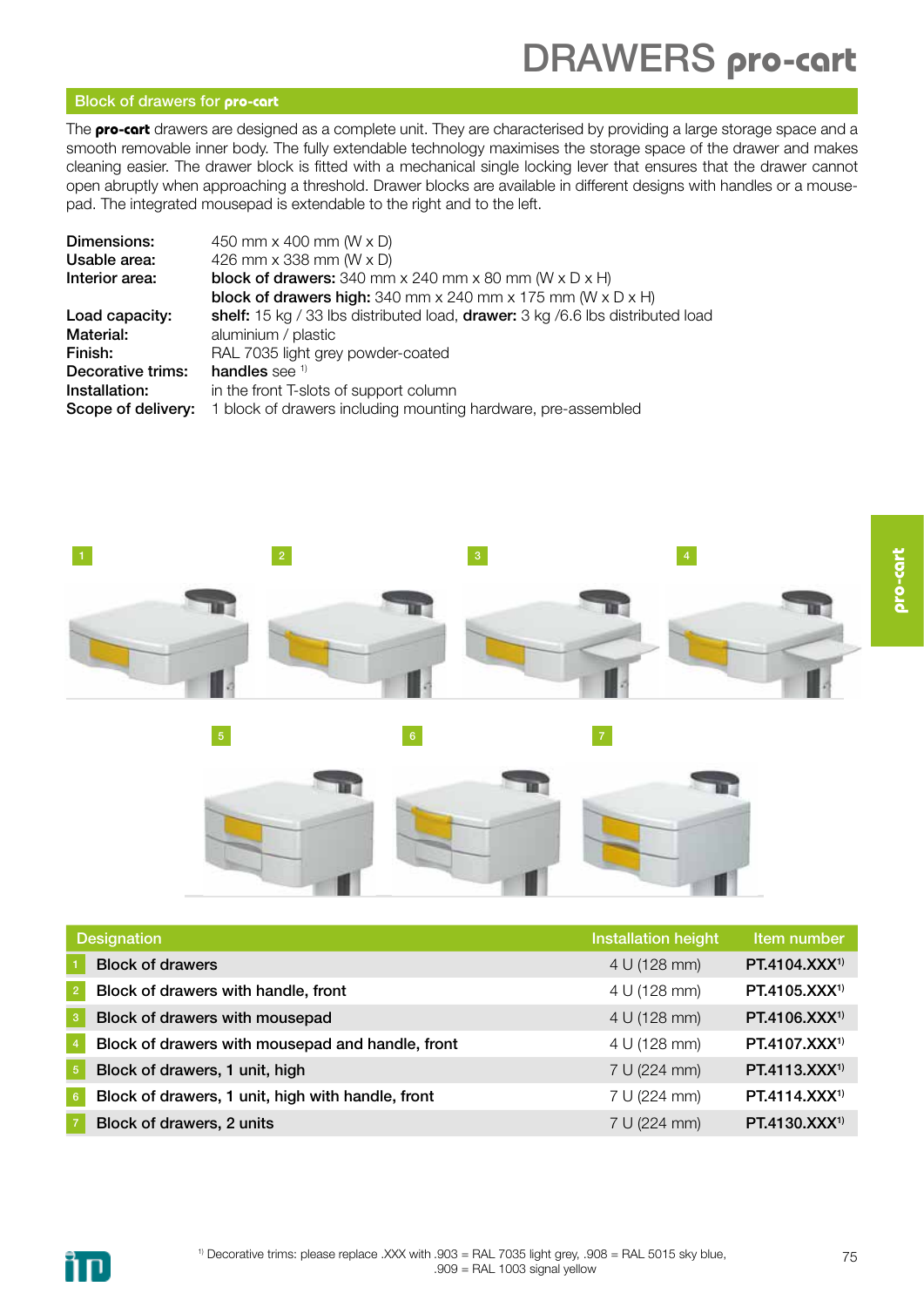# KEYBOARD DRAWER / HANDLE **pro-cart**

#### Keyboard drawer with mousepad (left / right) for **pro-cart**

The keyboard drawer for the **pro-cart** can be extended by 260 mm and is mounted directly on the supporting column and usually placed under a storage shelf. When pulling out or pushing in the keyboard, the keyboard cable and the mouse are guided safely. The keyboard is prevented from slipping by two adjustable stops. The integrated mousepad can be pulled out both to the left and the right. The drawer is suitable for keyboards up to 200 mm in depth.

| <b>Installation height:</b> $3 \cup (96 \text{ mm})$ |                                                              |
|------------------------------------------------------|--------------------------------------------------------------|
| Load capacity:                                       | 3 kg / 6.6 lbs distributed load                              |
| Material:                                            | steel / aluminium                                            |
| Finish:                                              | RAL 7035 light grey powder-coated                            |
| Installation:                                        | in the front T-slots of support colum                        |
| Scope of delivery:                                   | 1 keyboard drawer including mounting hardware, pre-assembled |





#### Designation and the contract of the contract of the contract of the contract of the contract of the contract of the contract of the contract of the contract of the contract of the contract of the contract of the contract o

Keyboard drawer with mousepad (left / right) **PT.4108.991** PT.4108.991

#### Push handle for **pro-cart**

The pushing handle is mounted on the rear of the support column and creates a pushing position of 90 degrees offering plenty of legroom and a space-saving parking position at a 15 °-angle. The handle can also be mounted at a chosen height alongside the **pro-cart** support column.

Material: steel / aluminium / plastic Finish: mount: plastic, RAL 7035 light grey; push handle: powder-coated Decorative trims: push handle see <sup>1)</sup> **Installation:** in the front T-slots of support colum Scope of delivery: 1 push handle including mounting hardware, factory assembly only



| Designation                     | ltem number               |
|---------------------------------|---------------------------|
| Push handle for <b>pro-cart</b> | PT.2000.XXX <sup>1)</sup> |